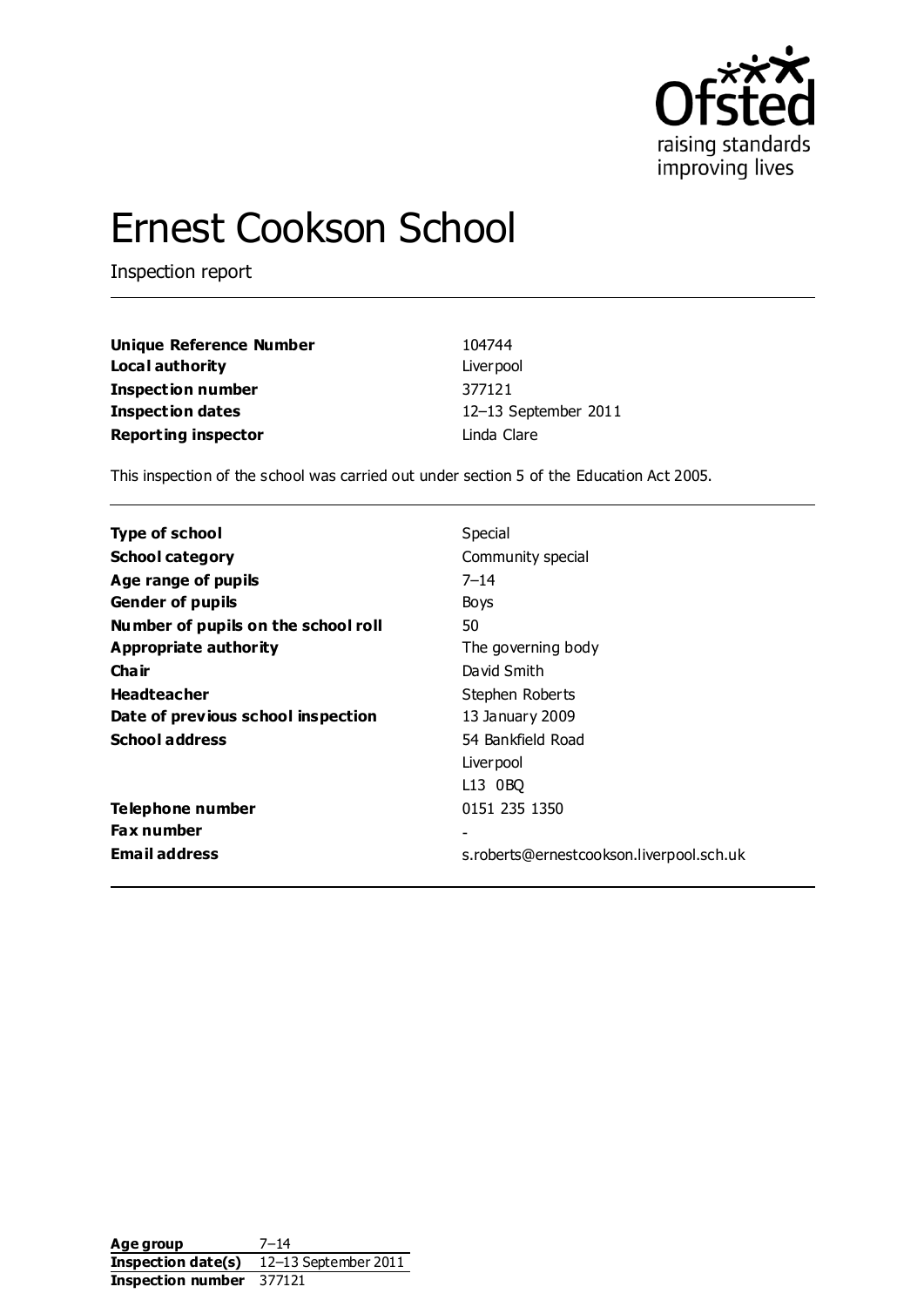The Office for Standards in Education, Children's Services and Skills (Ofsted) regulates and inspects to achieve excellence in the care of children and young people, and in education and skills for learners of all ages. It regulates and inspects childcare and children's social care, and inspects the Children and Family Court Advisory Support Service (Cafcass), schools, colleges, initial teacher training, work-based learning and skills training, adult and community learning, and education and training in prisons and other secure establishments. It rates council children's services, and inspects services for looked after children, safeguarding and child protection.

Further copies of this report are obtainable from the school. Under the Education Act 2005, the school must provide a copy of this report free of charge to certain categories of people. A charge not exceeding the full cost of reproduction may be made for any other copies supplied.

If you would like a copy of this document in a different format, such as large print or Braille, please telephone 0300 123 4234, or email [enquiries@ofsted.gov.uk](mailto:enquiries@ofsted.gov.uk)

You may copy all or parts of this document for non-commercial purposes, as long as you give details of the source and date of publication and do not alter the information in any way.

To receive regular email alerts about new publications, including survey reports and school inspection reports, please visit our website and go to 'Subscribe'.

Piccadilly Gate Store Street Manchester M1 2WD

T: 0300 123 4234 Textphone: 0161 618 8524 [enquiries@ofsted.gov.uk](mailto:enquiries@ofsted.gov.uk) [www.ofsted.gov.uk](http://www.ofsted.gov.uk/)



© Crown copyright 2011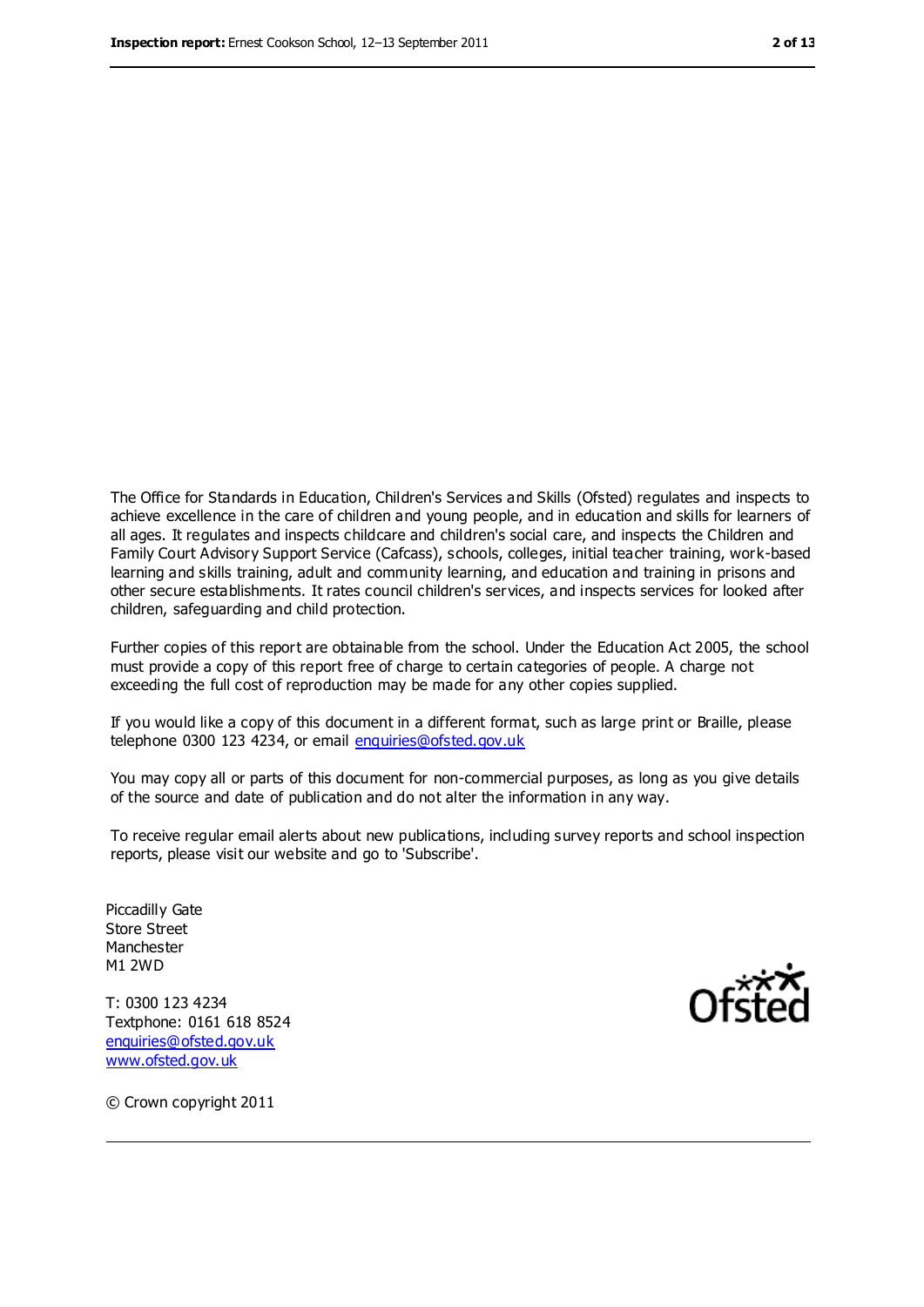# **Introduction**

This inspection was carried out by one additional inspector. Nine lessons and parts of five options sessions were observed. Eight teachers, one unqualified teacher, a higher level teaching assistant and the learning mentor were seen. Meetings were held with students, representatives of the governing body, school staff, outreach staff and representatives from the local authority. The school's work was observed and the inspector looked at a wide range of documentation including data on students' progress, teachers' planning, curriculum documents, student progress files and the school's self- evaluation. Questionnaires were received from 20 parents and carers and the inspector also read responses from the students and the school staff.

Many aspects of the school's work were reviewed. The inspector looked in detail at a number of key areas.

- How well the school compares the learning of different groups of students to ensure all made sufficient progress.
- To what extent the school's strategies to improve student behaviour, attitudes and attendance are successful.
- How well the school manages equality of opportunity in all areas.
- Whether the leaders and managers of the school consistently promote improvement and effectively enable students to close gaps in their learning.

# **Information about the school**

Ernest Cookson School provides for boys with social, emotional and behavioural difficulties. The students are mainly from Liverpool and the surrounding area. There are 17 students at Key Stage 2 and 33 students at Key Stage 3. All students have a statement of special educational needs. A very small number of students in Key Stage 3 follow alternative basic skills and vocational courses off site. The majority of boys are of White British origin. There is a small number of looked after students. The proportion of boys known to be eligible for free school meals is higher than the national average. The school has achieved the Quality Mark for Basic Skills Primary and Secondary Awards, Healthy Schools Award, Sports Activemark and Dyslexia Friendly School status.

As part of the Building Schools for the Future programme the school was relocated to its present site in September 2010. The new school building is co-located with a secondary mainstream school and shares the same site with a public library and leisure centre complex.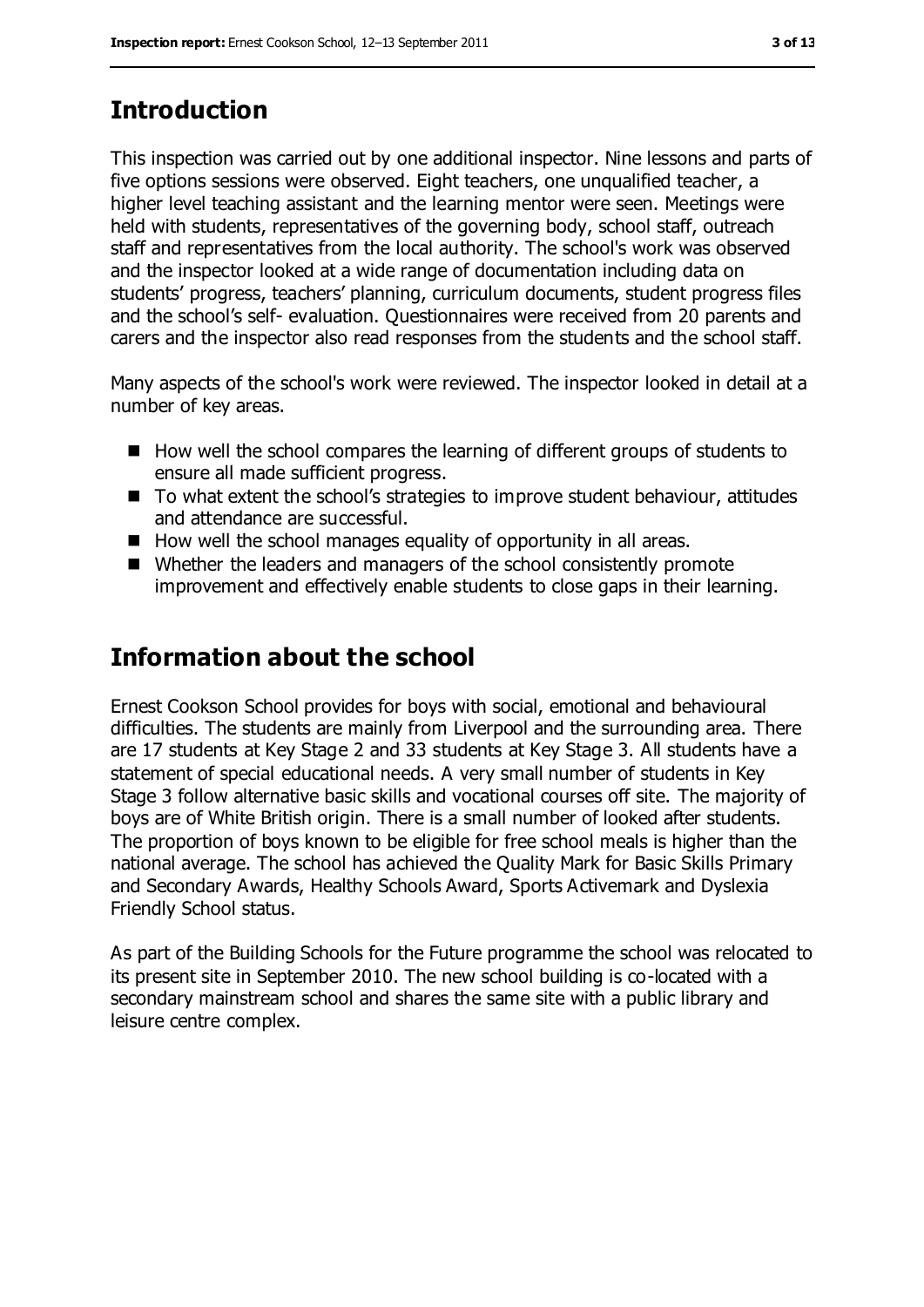**Inspection grades: 1 is outstanding, 2 is good, 3 is satisfactory and 4 is inadequate** Please turn to the glossary for a description of the grades and inspection terms

# **Inspection judgements**

### **Overall effectiveness: how good is the school? 2**

#### **The school's capacity for sustained improvement 2**

### **Main findings**

Ernest Cookson is a good school which provides outstanding support and guidance for its students and successfully achieves its mission statement to 'provide a positive and purposeful school community with strong values and high standards of care'. Safeguarding procedures are outstanding and truly permeate everything the school does. Parents and carers appreciate the warm, caring ethos of the school and the personal attention their children receive. One parent commented, 'My son has made huge progress in his work and behaviour since starting there.'

The school's therapeutic culture, opportunities for reflection and systems to reward positive choice promote rapid progress in personal development. This better equips students to respond to the school's good, and sometimes outstanding, teaching and its effective curriculum. As a result, most students meet, and some exceed, targets which challenge them and their performance compares well against other groups with similar needs. From often very low starting points they make consistently good progress. Although attainment remains low for the majority, rapid gains are being made and attainment is rising quickly. Some students make outstanding gains and reach broadly age-appropriate levels by the time they leave in Year 9. Students with additional needs and/or disabilities also make good progress because teachers know their needs well and plan accordingly. Overall, students' achievement is good.

Behaviour around school and in lessons is good and contributes well to learning. Students say they feel very safe and secure in school. Membership of local sports and boxing clubs contributes to students' outstanding healthy lifestyles. At both key stages teaching is effectively underpinned by good classroom organisation and rigorously observed behaviour management systems. Opportunities for independent learning are limited and the school is aware that for a very few more-able students targets are not always challenging enough. The curriculum is flexible and enhanced by a range of alternative learning opportunities. There is insufficient curriculum continuity across most subjects between the key stages which slows progress for those changing phase. Pastoral and classroom support is sensitive and well-focused. Tracking systems monitor students' progress very effectively.

The headteacher and senior managers provide excellent direction and are committed to school improvement and to securing the highest standards. Analysis and evaluation of the school's performance is accurate and derived from thorough and systematic review procedures. Assessment data are used very effectively and school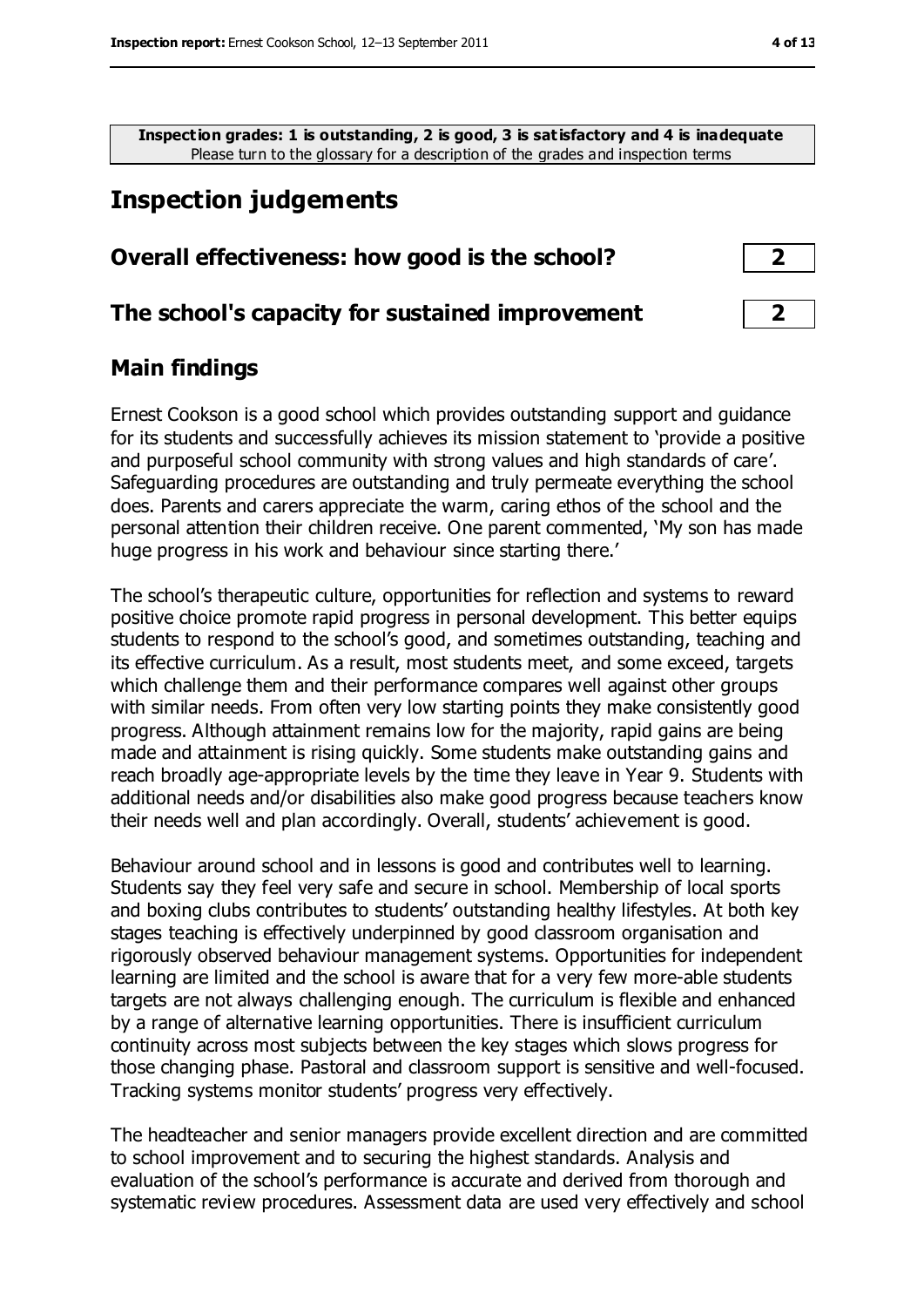development planning has very well identified priorities. Members of the governing body have a good understanding of the school's functioning and its strengths. Much has been achieved since the last inspection demonstrating the school's good capacity to improve further.

### **What does the school need to do to improve further?**

- **IMPROVE STARK IN PROGRESS Further by:** 
	- strengthening curriculum continuity between Key Stage 2 and Key Stage 3, especially in mathematics and science
	- increasing the level of challenge for more-able students.
- $\blacksquare$  Promote greater independence for students as learners by:
	- introducing more levels of challenge in materials used in lessons to encourage more self-direction
	- decreasing student reliance on adults who support learning by focusing on the complexity of tasks rather than levels of adult input when planning work for different abilities
	- increasing opportunities for guided independent research and study.

## **Outcomes for individuals and groups of pupils 2**

Students say they like school and enjoy their lessons. The majority are keen to learn and want to do well. They particularly enjoy practical and physical activities and show good levels of cooperation when working with others in their class. Many students enter the school with considerable gaps in their learning as a result of their social, emotional or behavioural difficulties, previous non-attendance or limited participation in education. The number with additional learning difficulties has risen in recent years and literacy skills on entry are particularly weak. As a result, the school has implemented a structured programme to enhance skills of literacy. This has significantly improved reading in all year groups but particularly at Key Stage 3, where, combined with greater maturity and improved motivation, it has resulted in tremendous gains – up to two years advancement - over the course of last year. At Key Stage 2, the majority of students make good progress in English and mathematics, with over half on track to achieve better than national progression guideline levels. Some individuals make even better progress. At Key Stage 3 the majority of students make good progress in English and mathematics. A smaller number make outstanding progress. Students of all ages make good progress in their social and emotional development. Students demonstrate good information and communication technology (ICT) skills and use specialist equipment in science and design technology safely. Students of minority ethnic heritage make good progress, as do those who are looked after by the local authority who achieve at the same or higher levels as their peers.

Relationships are good and students are confident that issues raised with staff will be speedily resolved. Students learn to manage their own behaviour more effectively as they progress through the school. Breaks and lunchtimes are calm and orderly and students are generally polite. They usually respond quickly to staff and show good consideration for one another. Students know their contributions to school are valued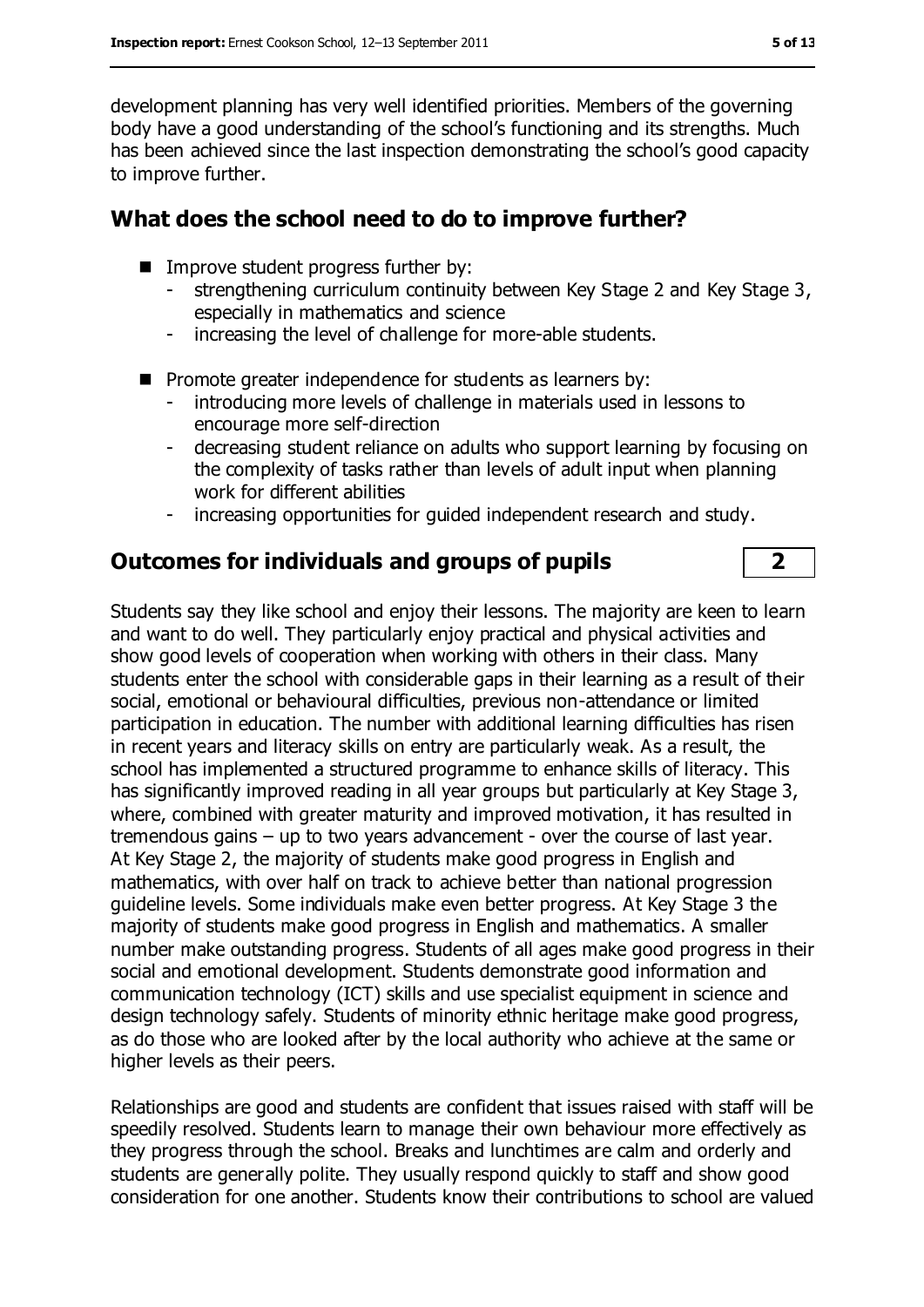and take pride in annually revising the school's Code of Conduct and serving as elected members on the school council. The good progress students make in key skills and ICT prepares them well for the future. Attendance is broadly average and is improving, albeit slowly. Spiritual, moral, social and cultural development is good. Students learn about beliefs, perspectives of others and the consequences of their actions. Drama has been used to aid student understanding of bullying, and Liverpool's cultural influence across the world has been examined. The end of year concert, a first performance for the school, was very well received.

These are the grades for pupils' outcomes

| <i>nove</i> and and grades for papils batterines                         |   |
|--------------------------------------------------------------------------|---|
| Pupils' achievement and the extent to which they enjoy their learning    |   |
| Taking into account:                                                     |   |
| Pupils' attainment <sup>1</sup>                                          | 4 |
| The quality of pupils' learning and their progress                       |   |
| The quality of learning for pupils with special educational needs and/or | C |
| disabilities and their progress                                          |   |
| The extent to which pupils feel safe                                     |   |
| <b>Pupils' behaviour</b>                                                 |   |
| The extent to which pupils adopt healthy lifestyles                      |   |
| The extent to which pupils contribute to the school and wider community  |   |
| The extent to which pupils develop workplace and other skills that will  |   |
| contribute to their future economic well-being                           |   |
| Taking into account:                                                     |   |
| Pupils' attendance <sup>1</sup>                                          | 3 |
| The extent of pupils' spiritual, moral, social and cultural development  |   |

# **How effective is the provision?**

 $\overline{a}$ 

High staffing ratios and teaching that is at least good and sometimes outstanding are positive features of provision. Support staff have a key role in stabilising behaviour and supporting individuals. Expectations are high and planning is methodical, although too few worksheets are designed with more than one level of challenge. Learning objectives are clearly displayed and referred to frequently. Lessons are well structured and there is much use of praise and humour. However sometimes lessons are too difficult for some students to complete without needing to ask for help, or too easy and they finish quickly. Students' independence is not always fully promoted. Lesson content is chosen carefully to reflect the interests of the all-boy groups. For example, in an ICT project observed, the creation of a character called 'Renegade Hero' captured the group's interest as they designed rocket launchers and decided where to site 'Command Control' using correct ICT applications. Behaviour tracking reinforces individual targets well. The high levels of student engagement are rewarded by positive reinforcement and daily points which accumulate to allow access to the option choices at the end of each day. Learning and behaviour targets are both well displayed in books and on the walls of classrooms. Students are more confident in their behaviour targets but all know where to check for learning targets and what they need to do towards their next step in learning.

<sup>&</sup>lt;sup>1</sup>The grades for attainment and attendance are: 1 is high; 2 is above average; 3 is broadly average; and 4 is low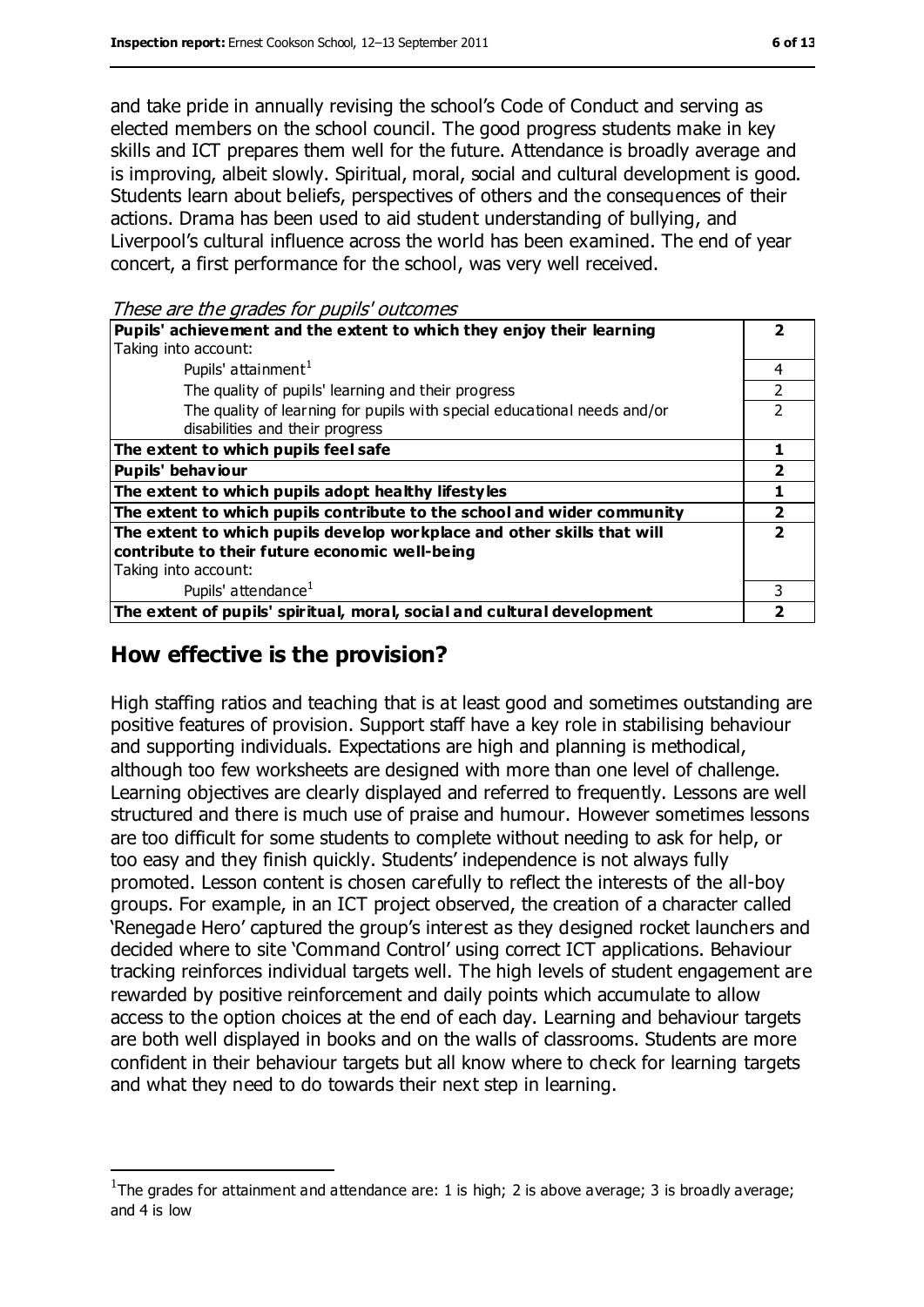The broad, balanced curriculum is appropriately organised for the different ages of students. Cross-curricular provision is developing in ICT and literacy. The emphasis on literacy is reinforced through daily timetabled reading sessions, which contribute well to students' confidence as readers. The school has started to look at key stage continuity. Good progress is being made in English to streamline planning but this has not been implemented as extensively in other subjects, including in mathematics and science. There are not enough planned opportunities for pupils to work or study independently. Links with external organisations to provide a broad range of educational opportunities designed to appeal to more reluctant learners is a strength of the curriculum. Collaborations, part-time linked placements, inclusion opportunities and alternative education providers all contribute well. Placements are carefully monitored and regularly assessed by the school's staff. Residential and day trips, team building in North Wales and the Lake District, sports competitions such as tag rugby, tennis and football all enhance the school's curriculum offer.

Pastoral arrangements are very strong. Transition both into school and on leaving, at any age, is thorough and very effective. The extensive range of services, support workers and interventions are very well managed and offer outstanding provision. The timetabled quiet room, therapeutic hand and head massage, relaxation groups and circle times all very effectively support the school's ethos. Attendance is monitored closely and staff visit parents and carers at home regularly. The school has successfully established alternative and innovative ways to motivate and engage students who find traditional schooling difficult and attendance is improving.

| These are the grades for the guanty of provision                         |  |
|--------------------------------------------------------------------------|--|
| The quality of teaching                                                  |  |
| Taking into account:                                                     |  |
| The use of assessment to support learning                                |  |
| The extent to which the curriculum meets pupils' needs, including, where |  |
| relevant, through partnerships                                           |  |
| The effectiveness of care, guidance and support                          |  |

#### These are the grades for the quality of provision

### **How effective are leadership and management?**

The headteacher provides clear, calm and positive direction for the school and is ably supported by a very effective deputy headteacher and newly-appointed senior teacher. Together, they manage the key aspects of the school's functioning exceptionally well. Their keen expectations and a strong sense of purpose are shared by all staff and consequently, morale is high. The management of teaching and learning is good and is improving with the development of subject leader roles. Subject improvement plans make a good contribution to the development of teaching and learning. The partnership with the local authority to develop core skills is contributing significantly to this process. A thorough analysis of student progress aids effective target-setting which is well embedded. Members of the governing body maintain good contact with the school and their committee structure is being revised to strengthen their contribution.

Partnership with parents and carers is outstanding, supported effectively by therapeutic workshops, 'mum and son' sessions, home-school learning, mentor liaison and a range of information resources. Events for parents and carers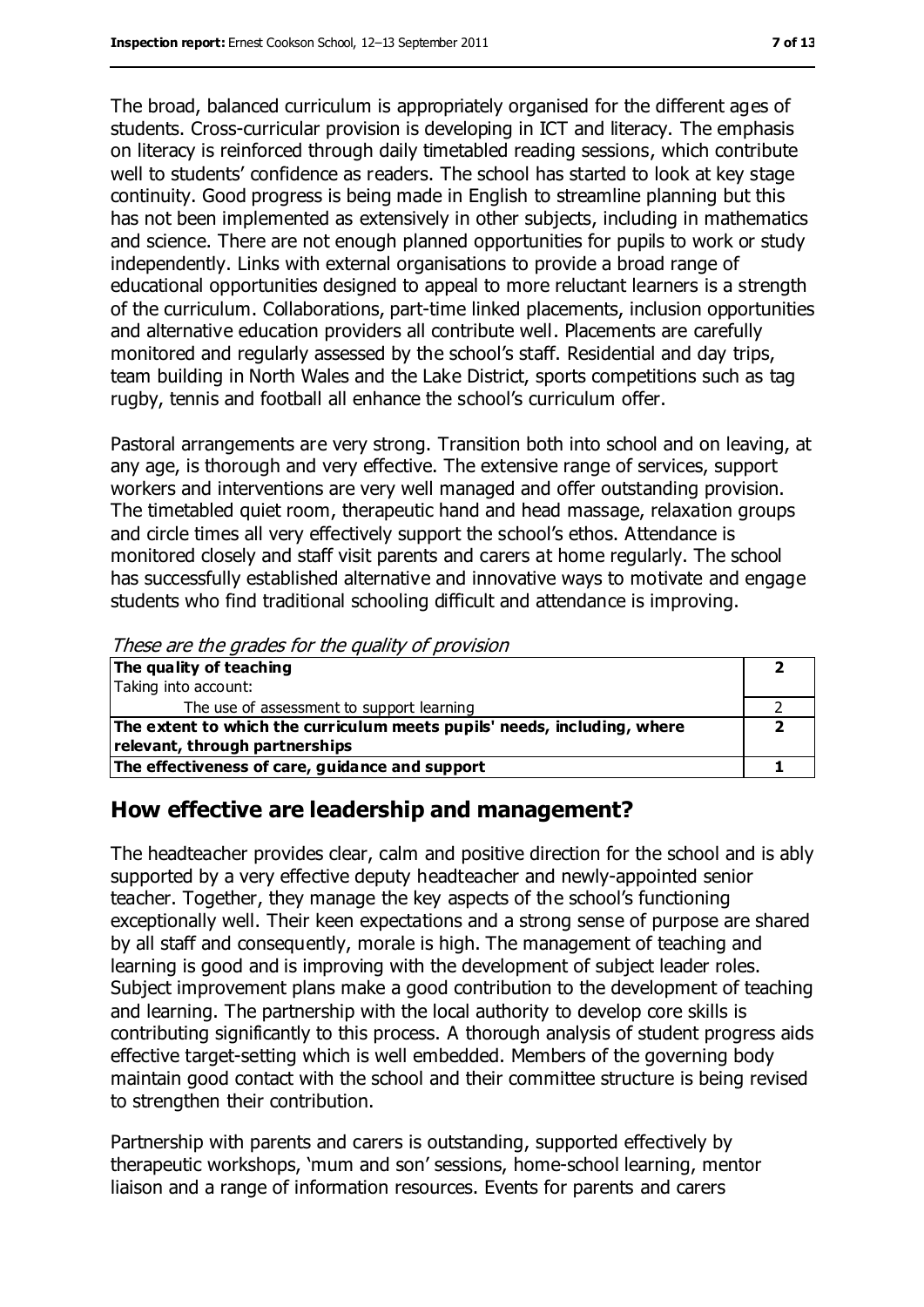signposting additional support agencies contribute to very positive relationships. Safeguarding is outstanding. The arrangements for child protection are clear and well displayed. Risks are fully assessed and rigorous staff checks are in place. Collaborative work with external agencies to promote safeguarding and child protection is outstanding. The school takes great care to ensure equality of opportunity in all that it does. Every effort is made to close gaps in learning. 'Action for Progress' and 'Action for Recovery' plans illustrate this well, and are drawn up for particular students who need additional input to resolve an identified issue. Intervention for those with greater developmental delay provides for increasing numbers who have combined learning and behaviour difficulties. The school has recognised that there is not always enough challenge for more-able students. Good and developing partnerships promote music, enterprise and cultural activities including Generation 21, a project for secondary schools about a future Liverpool. The promotion of community cohesion is good and the school itself is a very cohesive community. Links with the local community, co-located and outreach partners, churches and multicultural learning provide students with experiences of life in a diverse society. Ernest Cookson School provides good value for money.

These are the grades for the leadership and management

| The effectiveness of leadership and management in embedding ambition and        |   |
|---------------------------------------------------------------------------------|---|
| driving improvement                                                             |   |
| Taking into account:                                                            |   |
| The leadership and management of teaching and learning                          | 2 |
| The effectiveness of the governing body in challenging and supporting the       | 7 |
| school so that weaknesses are tackled decisively and statutory responsibilities |   |
| met                                                                             |   |
| The effectiveness of the school's engagement with parents and carers            |   |
| The effectiveness of partnerships in promoting learning and well-being          | 2 |
| The effectiveness with which the school promotes equality of opportunity and    |   |
| tackles discrimination                                                          |   |
| The effectiveness of safeguarding procedures                                    |   |
| The effectiveness with which the school promotes community cohesion             |   |
| The effectiveness with which the school deploys resources to achieve value for  |   |
| money                                                                           |   |

# **Views of parents and carers**

Parent and carer responses to the Ofsted questionnaire are overwhelmingly positive. All indicate parents and carers feel students make good progress and the responses show strong support for the school's provision and leadership. Pastoral, support and guidance systems are particularly well regarded and overall, parents and carers are very happy with their child's experience at the school. These findings accord well with the inspector's findings that progress is good, behaviour, provision and management are good, and the care, guidance and support provided for pupils at the school are outstanding.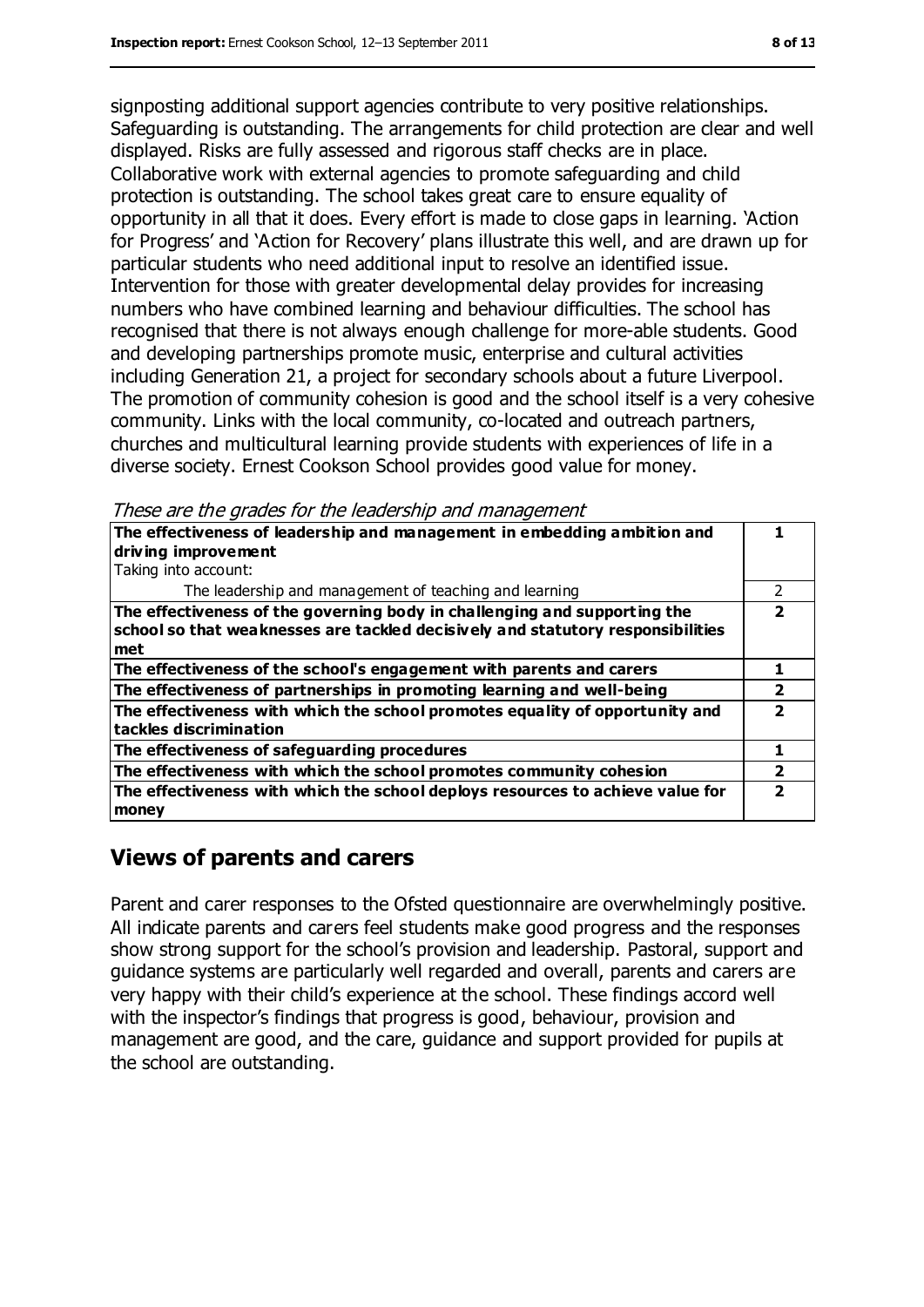# **Responses from parents and carers to Ofsted's questionnaire**

Ofsted invited all the registered parents and carers of pupils registered at Ernest Cookson School to complete a questionnaire about their views of the school.

In the questionnaire, parents and carers were asked to record how strongly they agreed with 13 statements about the school.

The inspector received 20 completed questionnaires by the end of the on-site inspection. In total, there are 50 pupils registered at the school.

| <b>Statements</b>                                                                                                                                                                                                                                       | <b>Strongly</b><br>agree |               | <b>Agree</b>   |               | <b>Disagree</b> |               | <b>Strongly</b><br>disagree |               |
|---------------------------------------------------------------------------------------------------------------------------------------------------------------------------------------------------------------------------------------------------------|--------------------------|---------------|----------------|---------------|-----------------|---------------|-----------------------------|---------------|
|                                                                                                                                                                                                                                                         | <b>Total</b>             | $\frac{0}{0}$ | <b>Total</b>   | $\frac{1}{2}$ | <b>Total</b>    | $\frac{1}{2}$ | <b>Total</b>                | $\frac{9}{6}$ |
| My child enjoys school                                                                                                                                                                                                                                  | 8                        | 40            | 11             | 55            | 1               | 5             | $\mathbf 0$                 | 0             |
| The school keeps my child<br>safe                                                                                                                                                                                                                       | 10                       | 50            | 10             | 50            | 0               | $\mathbf 0$   | $\mathbf 0$                 | 0             |
| The school informs me<br>about my child's progress                                                                                                                                                                                                      | 10                       | 50            | 10             | 50            | $\mathbf 0$     | $\mathbf 0$   | $\mathbf 0$                 | 0             |
| My child is making enough<br>progress at this school                                                                                                                                                                                                    | 10                       | 50            | 9              | 45            | $\mathbf 0$     | $\mathbf 0$   | $\mathbf 0$                 | 0             |
| The teaching is good at<br>this school                                                                                                                                                                                                                  | 11                       | 55            | 8              | 40            | $\mathbf 0$     | $\mathbf 0$   | $\mathbf 0$                 | 0             |
| The school helps me to<br>support my child's learning                                                                                                                                                                                                   | 8                        | 40            | 8              | 40            | $\mathbf{1}$    | 5             | $\mathbf 0$                 | 0             |
| The school helps my child<br>to have a healthy lifestyle                                                                                                                                                                                                | 10                       | 50            | 6              | 30            | $\mathbf{1}$    | 5             | $\mathbf 0$                 | 0             |
| The school makes sure that<br>my child is well prepared<br>for the future (for example<br>changing year group,<br>changing school, and for<br>children who are finishing<br>school, entering further or<br>higher education, or<br>entering employment) | 8                        | 40            | 9              | 45            | $\mathbf{1}$    | 5             | $\mathbf 0$                 | 0             |
| The school meets my<br>child's particular needs                                                                                                                                                                                                         | 14                       | 70            | 5              | 25            | $\mathbf{1}$    | 5             | $\mathbf 0$                 | 0             |
| The school deals effectively<br>with unacceptable<br>behaviour                                                                                                                                                                                          | 15                       | 75            | 3              | 15            | $\mathbf{1}$    | 5             | $\mathbf 0$                 | 0             |
| The school takes account<br>of my suggestions and<br>concerns                                                                                                                                                                                           | 11                       | 55            | 9              | 45            | 0               | 0             | $\mathbf 0$                 | 0             |
| The school is led and<br>managed effectively                                                                                                                                                                                                            | 13                       | 65            | $\overline{7}$ | 35            | 0               | $\mathbf 0$   | $\mathbf 0$                 | 0             |
| Overall, I am happy with<br>my child's experience at<br>this school                                                                                                                                                                                     | 15                       | 75            | 5              | 25            | 0               | 0             | $\mathbf 0$                 | $\mathbf 0$   |

The table above summarises the responses that parents and carers made to each statement. The percentages indicate the proportion of parents and carers giving that response out of the total number of completed questionnaires. Where one or more parents and carers chose not to answer a particular question, the percentages will not add up to 100%.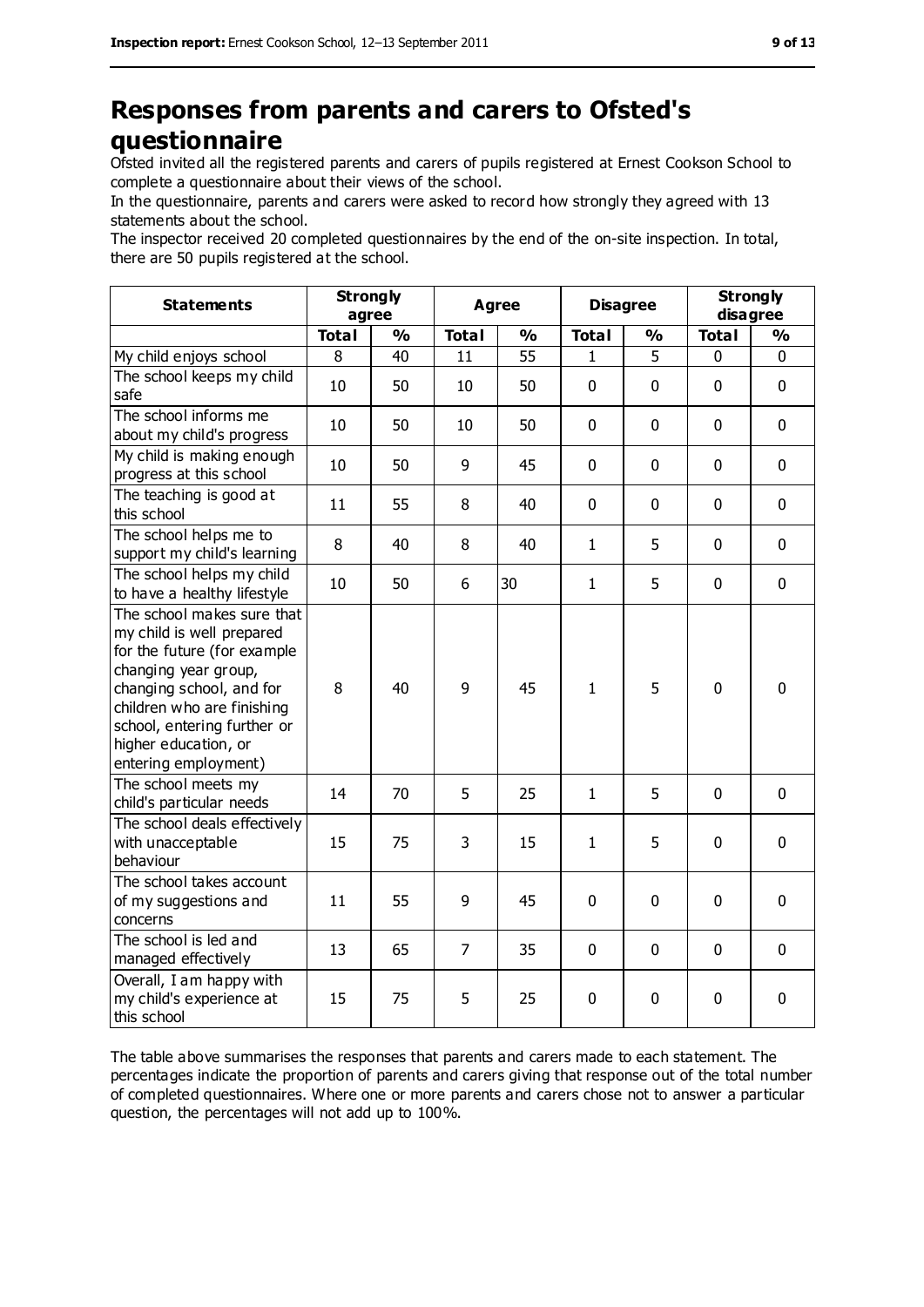# **Glossary**

# **What inspection judgements mean**

| Grade   | <b>Judgement</b> | <b>Description</b>                                                                                                                                                                                                               |
|---------|------------------|----------------------------------------------------------------------------------------------------------------------------------------------------------------------------------------------------------------------------------|
| Grade 1 | Outstanding      | These features are highly effective. An outstanding<br>school provides exceptionally well for all its pupils'<br>needs.                                                                                                          |
| Grade 2 | Good             | These are very positive features of a school. A school<br>that is good is serving its pupils well.                                                                                                                               |
| Grade 3 | Satisfactory     | These features are of reasonable quality. A<br>satisfactory school is providing adequately for its<br>pupils.                                                                                                                    |
| Grade 4 | Inadequate       | These features are not of an acceptable standard. An<br>inadequate school needs to make significant<br>improvement in order to meet the needs of its pupils.<br>Ofsted inspectors will make further visits until it<br>improves. |

### **Overall effectiveness of schools**

|                         | Overall effectiveness judgement (percentage of schools) |      |                     |                   |
|-------------------------|---------------------------------------------------------|------|---------------------|-------------------|
| Type of<br>school       | <b>Outstanding</b>                                      | Good | <b>Satisfactory</b> | <b>Inadequate</b> |
| Nursery schools         | 43                                                      | 47   | 10                  |                   |
| Primary schools         | 6                                                       | 46   | 42                  |                   |
| Secondary<br>schools    | 14                                                      | 36   | 41                  | 9                 |
| Sixth forms             | 15                                                      | 42   | 41                  | 3                 |
| Special schools         | 30                                                      | 48   | 19                  | 3                 |
| Pupil referral<br>units | 14                                                      | 50   | 31                  |                   |
| All schools             | 10                                                      | 44   | 39                  |                   |

New school inspection arrangements were introduced on 1 September 2009. This means that inspectors now make some additional judgements that were not made previously.

The data in the table above are for the period 1 September 2010 to 08 April 2011 and are consistent with the latest published official statistics about maintained school inspection outcomes (see [www.ofsted.gov.uk\)](http://www.ofsted.gov.uk/).

The sample of schools inspected during 2010/11 was not representative of all schools nationally, as weaker schools are inspected more frequently than good or outstanding schools.

Percentages are rounded and do not always add exactly to 100. Sixth form figures reflect the judgements made for the overall effectiveness of the sixth form in secondary schools, special schools and pupil referral units.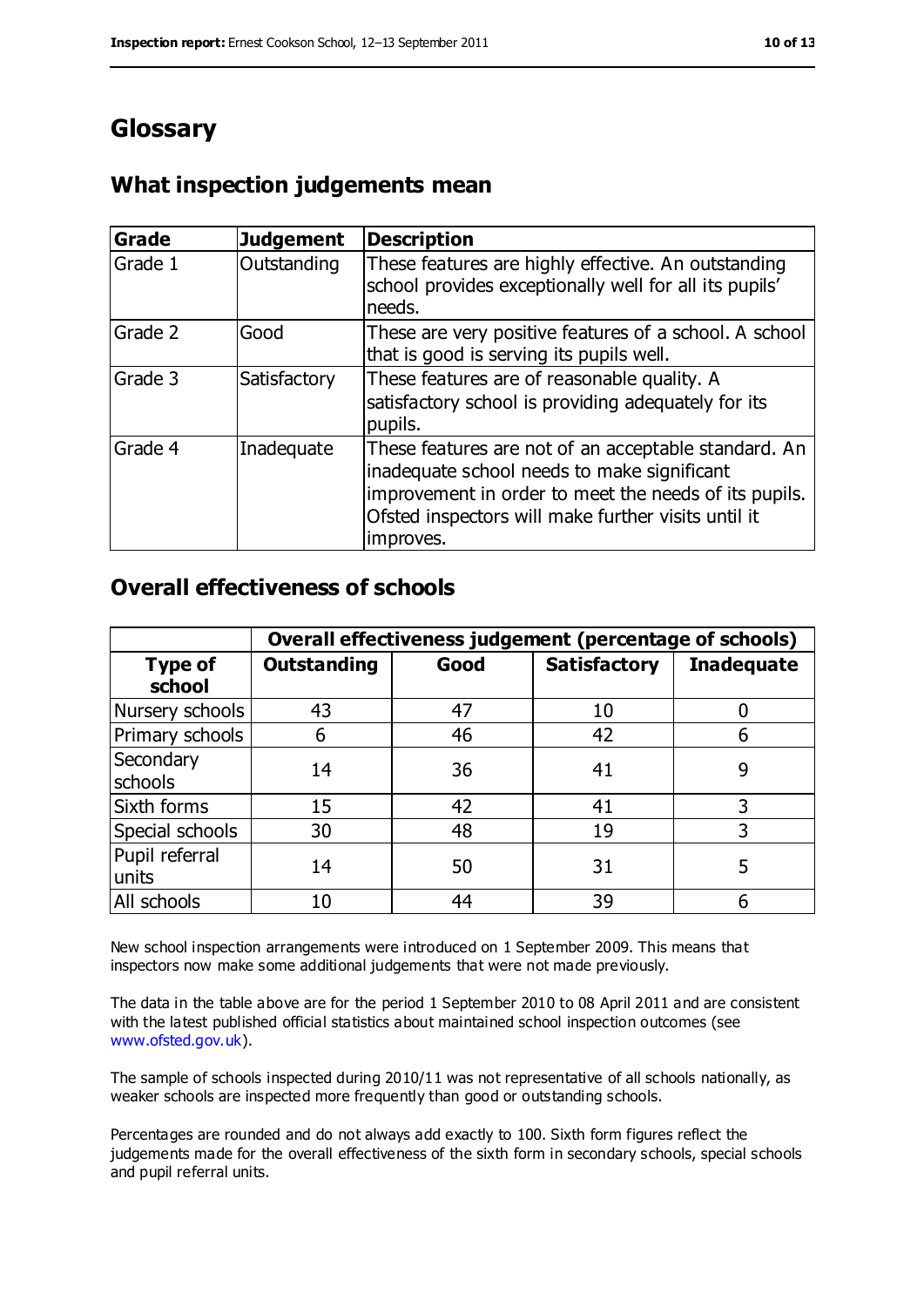# **Common terminology used by inspectors**

| Achievement:               | the progress and success of a pupil in their<br>learning, development or training.                                                                                                                                                                                                                                                            |  |  |
|----------------------------|-----------------------------------------------------------------------------------------------------------------------------------------------------------------------------------------------------------------------------------------------------------------------------------------------------------------------------------------------|--|--|
| Attainment:                | the standard of the pupils' work shown by test<br>and examination results and in lessons.                                                                                                                                                                                                                                                     |  |  |
| Capacity to improve:       | the proven ability of the school to continue<br>improving. Inspectors base this judgement on<br>what the school has accomplished so far and on<br>the quality of its systems to maintain<br>improvement.                                                                                                                                      |  |  |
| Leadership and management: | the contribution of all the staff with<br>responsibilities, not just the headteacher, to<br>identifying priorities, directing and motivating staff<br>and running the school.                                                                                                                                                                 |  |  |
| Learning:                  | how well pupils acquire knowledge, develop their<br>understanding, learn and practise skills and are<br>developing their competence as learners.                                                                                                                                                                                              |  |  |
| Overall effectiveness:     | inspectors form a judgement on a school's overall<br>effectiveness based on the findings from their<br>inspection of the school. The following<br>judgements, in particular, influence what the<br>overall effectiveness judgement will be.                                                                                                   |  |  |
|                            | The school's capacity for sustained<br>ш<br>improvement.<br>Outcomes for individuals and groups of<br>ш<br>pupils.<br>$\blacksquare$ The quality of teaching.<br>The extent to which the curriculum meets<br>pupils' needs, including, where relevant,<br>through partnerships.<br>The effectiveness of care, guidance and<br>. .<br>support. |  |  |
| Progress:                  | the rate at which pupils are learning in lessons<br>and over longer periods of time. It is often<br>measured by comparing the pupils' attainment at<br>the end of a key stage with their attainment when<br>they started.                                                                                                                     |  |  |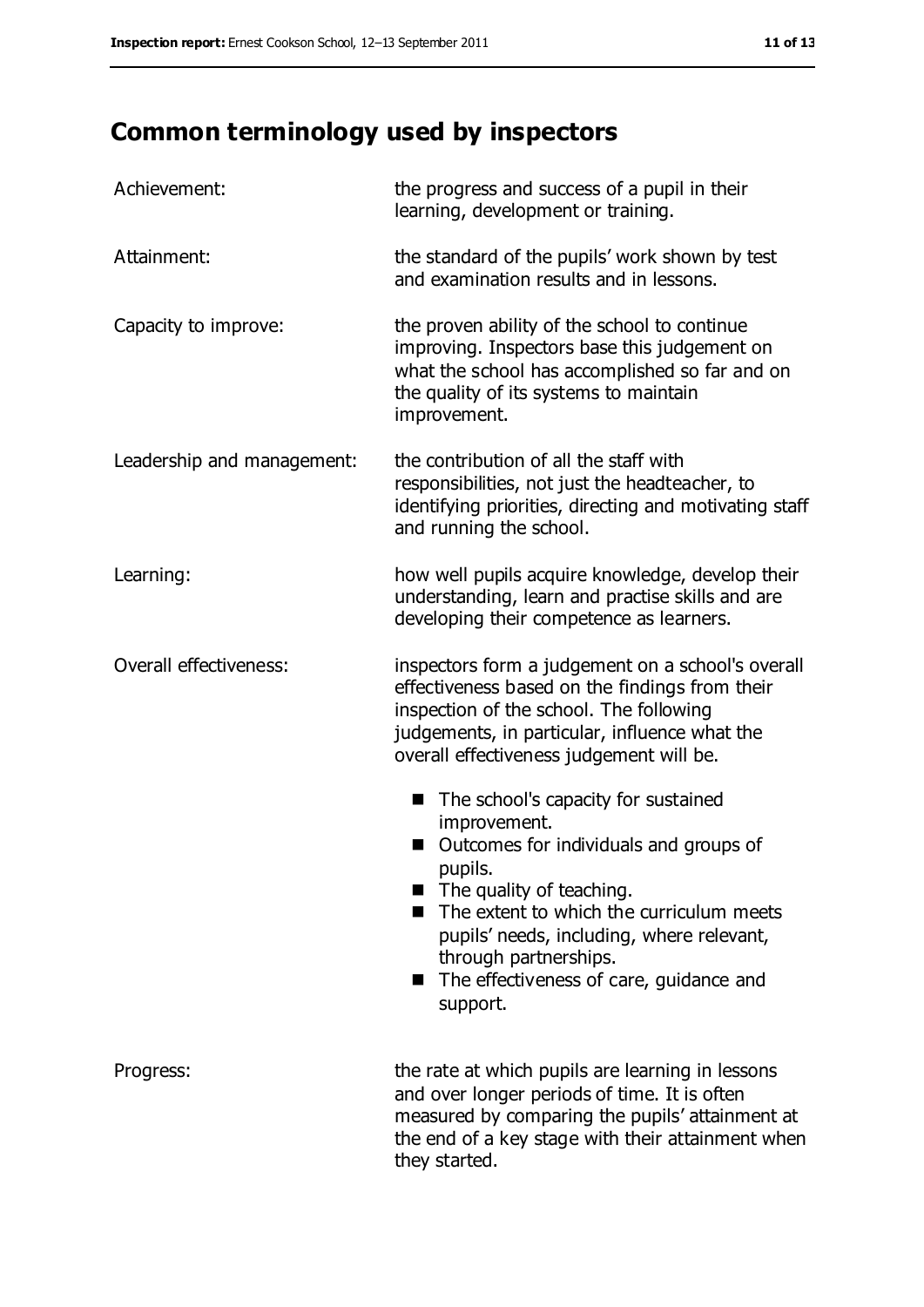**This letter is provided for the school, parents and carers to share with their children. It describes Ofsted's main findings from the inspection of their school.**



14 September 2011

Dear Students

#### **Inspection of Ernest Cookson School, Liverpool, L13 0BQ**

I am writing to thank you for helping me to come to judgements about your school when I visited last week. I have also read all of your views and those of your parents, carers and teachers.

You and your parents and carers think that Ernest Cookson is a good school and I agree with you. I was very impressed with how safe you feel and how much you do to keep healthy – there were people cycling, playing football or tennis at all times! All the adults in your school look after you extremely well. The extent to which they keep you safe and work with your parents and carers is outstanding.

Your school provides a good quality of education and you make good progress from when you first arrive. You say that you enjoy school and I am not surprised. This is because the teaching is good and your school has found a lot of partners to work with to make it even better and to help give you more choices in the future. Your school is good because the headteacher and senior leaders are very good managers and are always looking to improve your education. I have asked them to:

- $\blacksquare$  try to link the work you do in Key Stage 2 to Key Stage 3 a little more, especially in mathematics and science lessons, so that you do not slow down when you move to the next key stage
- look to see whether some of your targets need to be a little bit higher to improve your progress, especially for those who can do harder work
- give you more opportunities to see how much work you can do by yourself.

You could help your teachers by letting them know if you think that work is too hard or too easy for you and whether you could do it by yourself.

I am pleased that you have such a good school to go to. I hope that you take every advantage of the opportunities offered to you and wish you well for the future.

Yours sincerely

Linda Clare Lead inspector